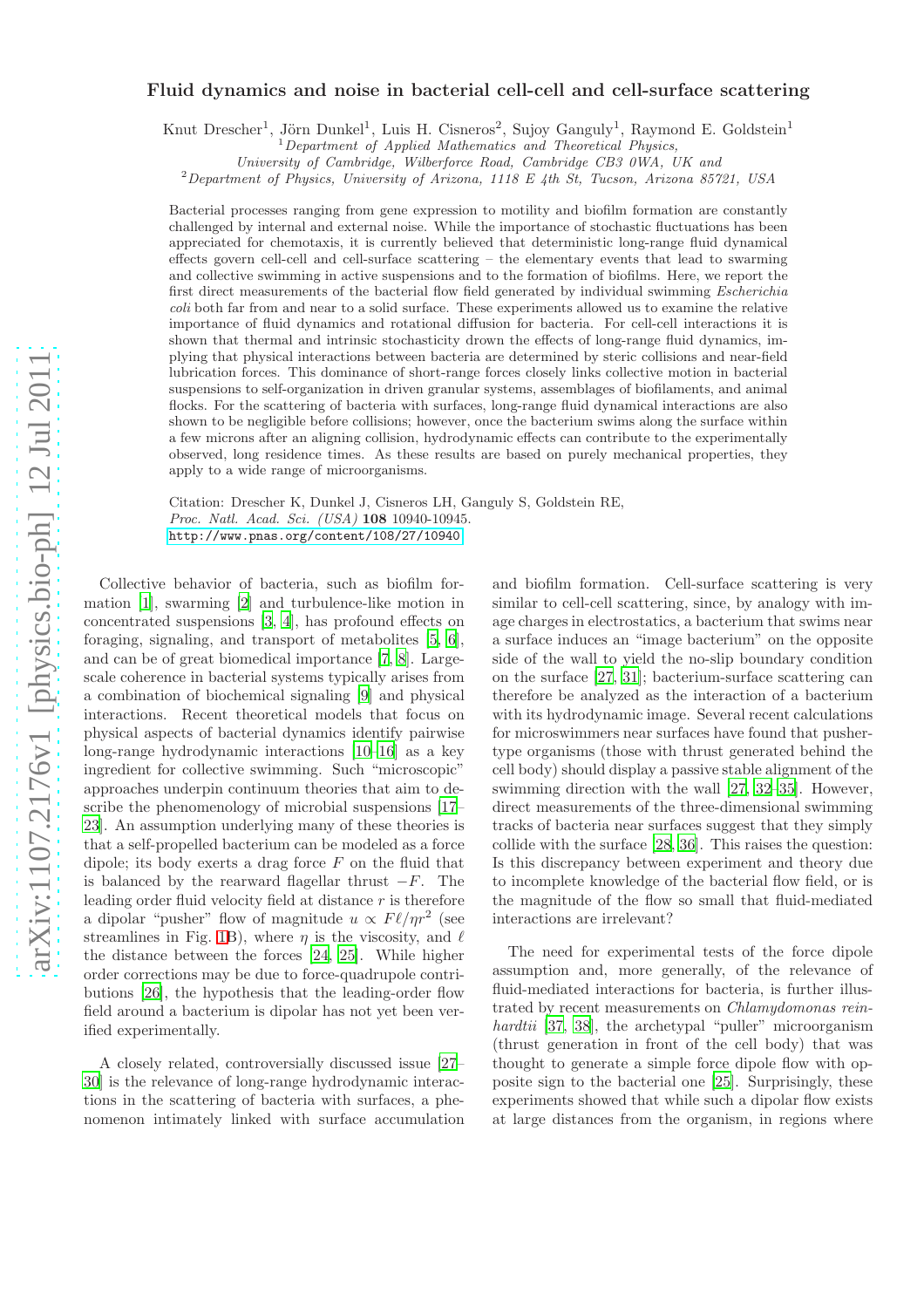<span id="page-1-0"></span>FIG. 1: Average flow field created by a single freely swimming bacterium far from surfaces (A-D), and close to a wall (E-H). Streamlines indicate the local direction of flow, and the logarithmic color scheme indicates flow speed magnitudes. (A) Experimentally measured flow field in the bacterial swimming plane, with the inset showing the anterior-posterior asymmetry close to the cell body. (B) Best-fit force dipole flow. (C) Residual flow field, obtained by subtracting the best-fit dipole model from the measured field. (D) Radial decay of the flow speed u in different directions, with  $r = 0$  corresponding to the center of the cell body. For distances  $r \leq 6 \mu m$  the dipole model overestimates the flow field behind and to the side of the cell body. (E) Experimentally measured flow field in the bacterial swimming plane, for bacteria swimming parallel to a wall at a distance of 2  $\mu$ m. (F) Best-fit force dipole flow, where the presence of the wall causes inward and outward streamlines to join. (G) Residual flow field. (H) The flow speed decays much faster for bacteria swimming close to a wall, as the fluid velocity must vanish on the surface.

the flow magnitudes are significant (more than 1% of the swimming speed), the flow topology is qualitatively different, and more accurately described in terms of a triplet of force singularities (one for the cell body and one for each flagellum) [\[37](#page-7-23)]. Here we report the first direct measurement of the flow field around individual freely swimming bacteria, using Escherichia coli as a model. We find that the pusher force dipole provides a good approximation to the flow field both when the organism is far from surfaces and close to a no-slip boundary, yet the magnitude of the flow is very low. Using the experimentally determined flow field parameters, the hydrodynamic interaction of two E. coli can be calculated, and it is found to be washed out by rotational diffusion of the swimming direction for closest encounter distances  $\geq 3 \mu m$  – a result that should hold for many other bacterial species due to the similarity of motility parameters. Similarly, analysis of cell-surface encounters suggests that hydrodynamics plays a negligible role, except when a bacterium swims along a surface at a small distance (less than a few microns) after an inelastic aligning collision. In this case, hydrodynamic effects can contribute to the observed long residence times near surfaces.

# RESULTS

#### Flow Field Far from Surfaces

To resolve the miniscule flow field created by bacteria, individual gfp-labeled, non-tumbling E. coli were tracked as they swam through a suspension of fluorescent tracer particles (see Materials and Methods). Measurements far from walls were obtained by focusing on a plane 50  $\mu$ m from the top and bottom surfaces of the sample chamber, and recording ∼ 2 terabytes of movie data. Within this data we identified  $\sim 10^4$  rare events when cells swam within the depth of field  $(2 \mu m)$  thick) for  $> 1.5$  s. By tracking the fluid tracers during each of the rare events, relating their position and velocity to the position and orientation of the bacterium, and performing an ensemble average over all bacteria, the time-averaged flow field in the swimming plane was determined down to 0.1% of the mean swimming speed  $V_0 = 22 \pm 5 \ \mu \text{m/s}$ . As E. coli rotate about their swimming direction, their timeaveraged flow field in three dimensions is cylindrically symmetric. The present measurements capture all com-

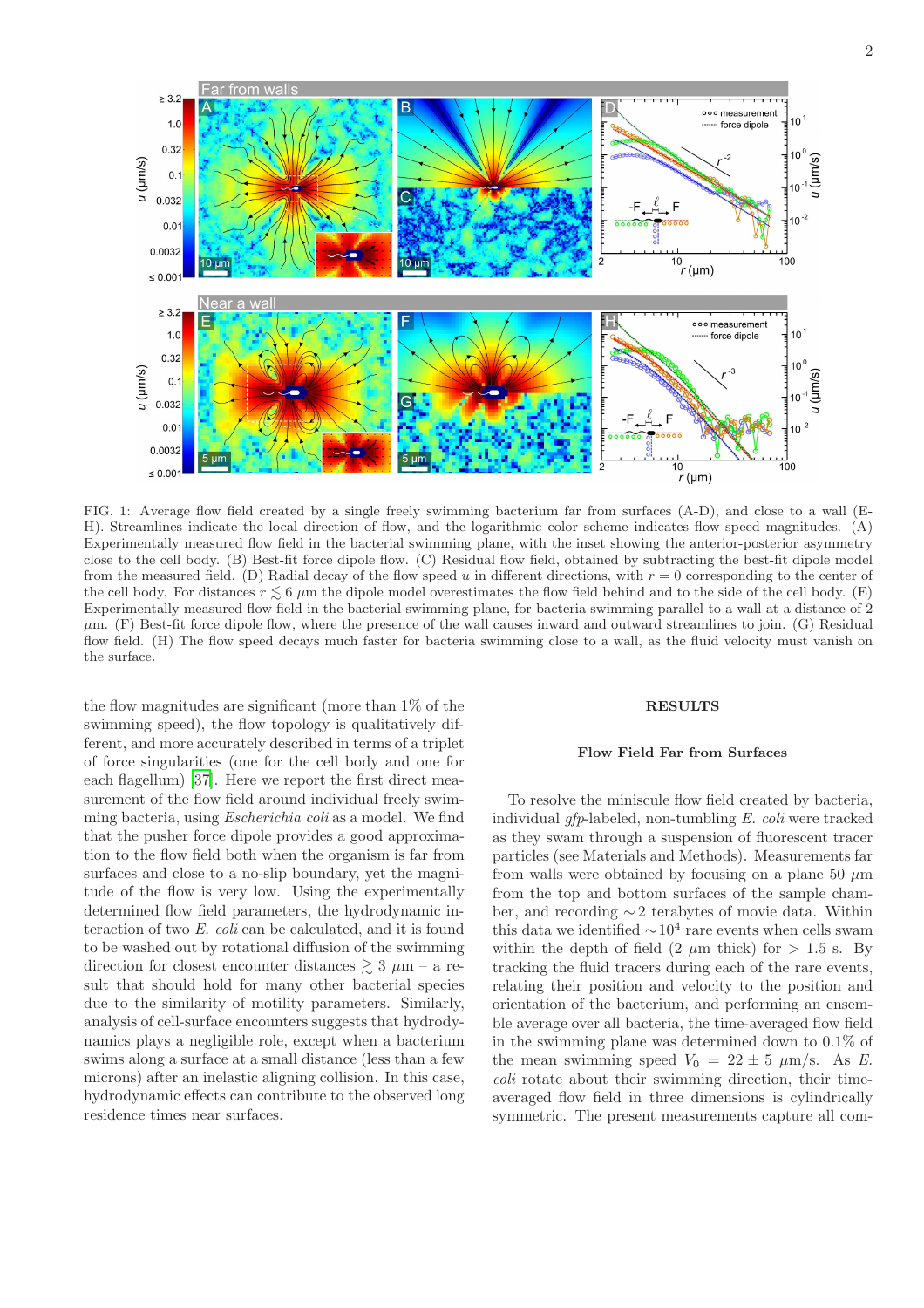ponents of this cylindrically symmetric flow except the azimuthal flow due to the rotation of the cell about its body axis. In contrast with the flow around higher organisms such as Chlamydomonas [\[37,](#page-7-23) [38\]](#page-7-24) and Volvox [\[37](#page-7-23)], the topology of the measured bacterial flow field (Fig. 1A) is that of a force dipole (shown in Fig. 1B). Yet, there are some differences between the force dipole flow and the measurements close to the cell body, as shown by the residual of the fit (Fig. 1C).

The decay of the flow speed with distance  $r$  from the center of the cell body (Fig. 1D) illustrates that the measured flow field displays the characteristic  $1/r^2$  form of a force dipole. However, the force dipole model significantly overestimates the flow to the side and behind the cell body, where the measured flow magnitude is nearly constant over the length of the flagellar bundle. The force dipole fit to the far field  $(r > 8 \mu m)$  was achieved with two opposite force monopoles (Stokeslets) at variable locations along the swimming direction. As  $r = 0$  corresponds to the center of the cell body in Fig. 1D, and not the half-way point between the two opposite Stokeslets, the fit captures some of the anterior-posterior asymmetry in the flow magnitude  $u$ . From the best fit, which is insensitive to the specific algorithms used, we obtained the dipole length  $\ell = 1.9 \mu$ m and dipole force  $F = 0.42 \text{ pN}$ . This value of F is consistent with optical trap measurements [\[39\]](#page-8-0) and resistive force theory calculations [\[40\]](#page-8-1). It is interesting to note that in the best fit, the cell drag Stokeslet is located 0.1  $\mu$ m behind the center of the cell body, possibly reflecting the fluid drag on the flagellar bundle.

# Flow Field Near a Surface

Having found that a force-dipole flow describes the measured flow around E. coli with good accuracy in the bulk (far from boundaries), we investigated whether this approximation is also valid when E. coli swim close to a wall. Focusing 2  $\mu$ m below the top of the sample chamber, and applying the same measurement technique as before, we obtained the flow field shown in Fig. 1E. This flow decays much faster than that in the bulk due to the proximity of a no-slip surface (Fig. 1H), and the inward and outward streamlines are now joined to produce loops (Fig. 1E). However, both of these differences are consistent with a simple force dipole model, and are therefore not due to a change in bacterial behavior. In particular, closed streamlines are known to be a rather general feature of point singularities near no-slip surfaces [\[41\]](#page-8-2). Using the solution of a Stokeslet near a wall [\[31](#page-7-18)] to obtain that of a force dipole near a wall yields streamlines (Fig. 1F), and a decay (Fig. 1H) of the flow field that is consistent with the data. The best-fit force dipole in this geometry yields  $F = 0.43$  pN and  $\ell = 2.2$   $\mu$ m, consistent with the values obtained far from walls, but less accurate than those values due to the much faster decay of  $u(r)$ near a wall.

#### Spectral Flow Analysis

To analyze systematically the angular flow structure even at distances  $r < 6 \mu m$ , where the force dipole model overestimates the flow magnitudes, it is useful to decompose the flow field into vector spherical harmonics. The resulting spectra are useful 'fingerprints' of the flow field that can be compared among many different organisms, and against theoretical models. Such a spectral analysis is described in the SI Text.

### Rotational Diffusion

Even bacteria that do not display tumbles, such as those studied here, do not swim in completely straight lines. Random changes in swimming direction due to thermal effects and intrinsic noise in the swimming apparatus lead to rotational diffusion which can be characterized by a coefficient  $D_r$ . From the swimming data recorded for E. coli far from surfaces, we measured  $D_r =$  $0.057$  rad<sup>2</sup>/s (see Materials and Methods). Even organisms that are too large to have significant thermal rotational diffusion, such as the  $10$ - $\mu$ m sized alga *Chlamy*domonas reinhardtii, can have a significant  $D<sub>r</sub>$  due to noise in the swimming mechanism [\[42](#page-8-3)]. From swimming data previously recorded for Chlamydomonas [\[37\]](#page-7-23), we found  $D_r = 0.4$  rad<sup>2</sup>/s.

## DISCUSSION

Our measurements show that, independently of whether E. coli swim near or far from a surface, their flow field can be described to good accuracy by a simple force dipole model whose parameters we determined. We now proceed to discuss the implications of this flow field for cell-cell and cell-surface interactions. Based on the measured parameters and the force dipole approximation, we calculate the effect of long-range hydrodynamics for these two scattering phenomena and evaluate the importance of fluctuations in the swimming direction.

# Hydrodynamics vs. Rotational Diffusion in Cell-Cell Scattering

Fluid-mediated long-range interactions are thought to play an important role in collective motion in bacterial suspensions [\[17](#page-7-11)[–23\]](#page-7-12). These deterministic interactions however compete with rotational diffusion of the swimming direction. To infer the importance of longe-range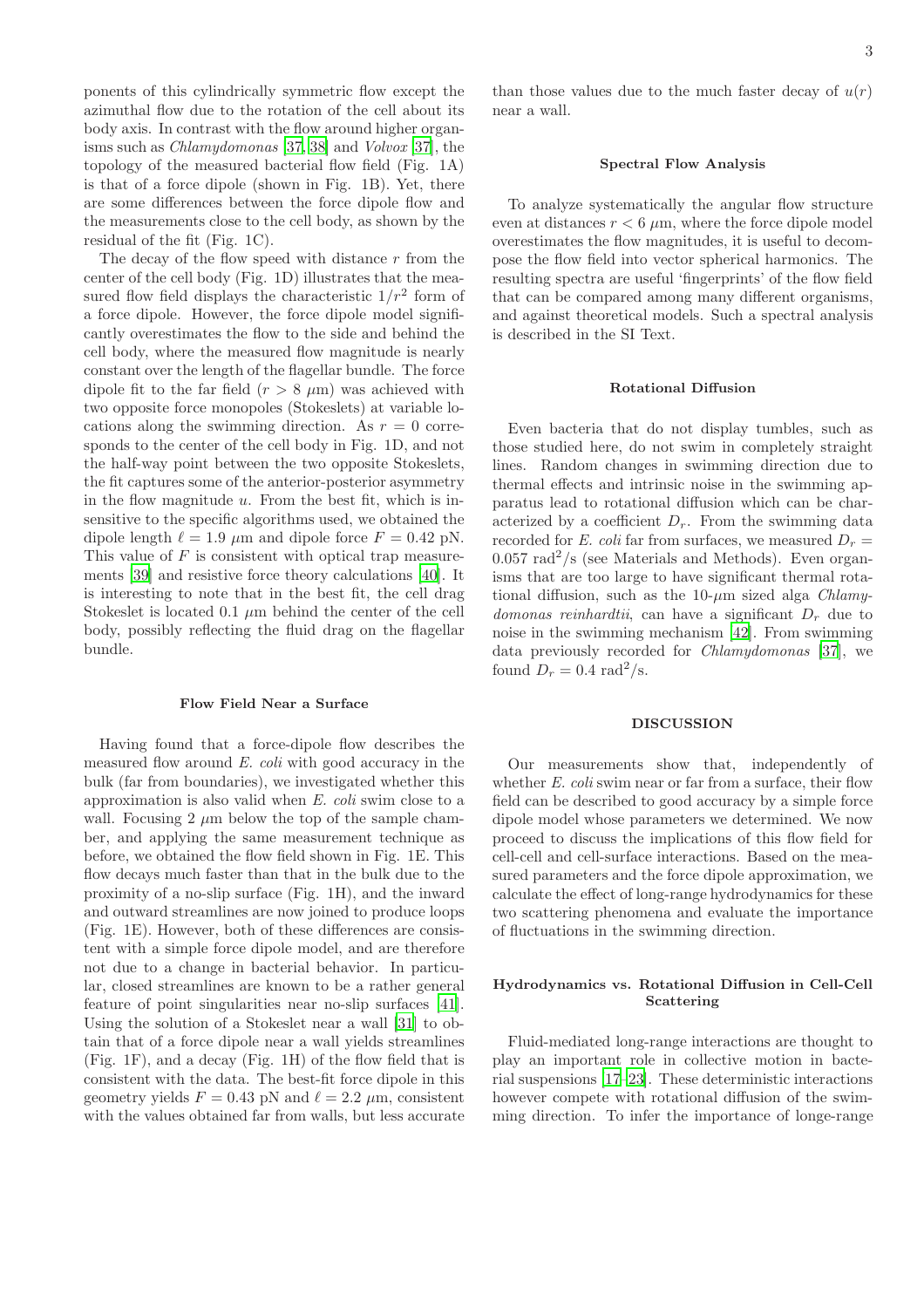hydrodynamics in the bulk, we consider the change in swimming direction of a bacterium due to hydrodynamic scattering with another bacterium. This can be done by fixing one bacterium at the origin and examining the trajectory of the other. The flow field around the bacterium at the origin is approximated by that of a point force dipole [\[31](#page-7-18)]

<span id="page-3-0"></span>
$$
\boldsymbol{u}(\boldsymbol{r}) = \frac{A}{|\boldsymbol{r}|^2} \left[ 3(\hat{\boldsymbol{r}} \cdot \boldsymbol{d}')^2 - 1 \right] \hat{\boldsymbol{r}}, \quad A = \frac{\ell F}{8\pi\eta}, \quad \hat{\boldsymbol{r}} = \frac{\boldsymbol{r}}{|\boldsymbol{r}|}, \quad (1)
$$

where  $d'$  is the unit vector in the swimming direction, and  $r$  is now the distance vector relative to the center of the dipole. The evolution of the position  $x$  and swimming direction  $d$  of the second swimmer in this field obeys [\[43](#page-8-4)]

<span id="page-3-2"></span>
$$
\dot{\boldsymbol{x}} = V_0 \boldsymbol{d} + \boldsymbol{u},\tag{2}
$$

$$
\dot{d} = \frac{1}{2} \omega \times d + \Gamma d \cdot E \cdot (I - dd), \qquad (3)
$$

where  $\boldsymbol{I}$  is identity matrix, and the central swimmer leads to an advective flow  $u$ , a vorticity  $\omega$ , and a strain-rate tensor  $E$  at the position  $x$  (see SI Text for exact expressions of these quantities). By examining the evolution of  $d(t)$  in a scattering process that begins at  $-t/2$ , reaches a minimal encounter distance r at  $t = 0$ , and ends at  $t/2$ , the mean squared angular change of orientation during a time interval  $t$  can be computed as

$$
\langle \Delta \phi(t, r)^2 \rangle_H = \langle \arccos[d(-t/2) \cdot \mathbf{d}(t/2)]^2 \rangle_H , \qquad (4)
$$

where  $\langle \cdot \rangle_H$  indicates an average over all possible orientations and positions of encounters. Assuming that the interaction time scale of the two bacteria  $\tau$  is small, and using the force dipole model from Eq. [\(1\)](#page-3-0) we obtain (see derivation in SI)

<span id="page-3-1"></span>
$$
\langle \Delta \phi(\tau, r)^2 \rangle_H = \frac{3}{5} (\Gamma + 1)^2 \frac{A^2 \tau^2}{r^6},\tag{5}
$$

where  $\Gamma \sim 1$  is a geometric factor for E. coli. Intuitively, this form arises from the fact that  $\Delta \phi \sim \omega \tau$ , where the vorticity magnitude  $\omega$  falls off as  $A/r^3$ . To evaluate the importance of hydrodynamic interactions relative to random fluctuations, we compare  $\langle \Delta \phi(\tau, r)^2 \rangle_H$ with the angular diffusion due to Brownian motion and intrinsic swimming variability in three dimensions, given by  $\langle \Delta \phi(t)^2 \rangle_D = 4D_r t$ . Balancing the effects of hydrodynamics and noise,

$$
\langle \Delta \phi(\tau, r_H)^2 \rangle_H = \langle \Delta \phi(\tau)^2 \rangle_D, \tag{6}
$$

defines an effective hydrodynamic horizon  $r_H$ , beyond which noise dominates over hydrodynamics. For scattering events with closest encounter distances  $r > r_H$ hydrodynamics is therefore practically irrelevant. From this definition of  $r_H$  and Eq. [\(5\)](#page-3-1), we find

$$
r_H \simeq \left[\frac{3}{20} (\Gamma + 1)^2 \frac{A^2 \tau}{D_r}\right]^{1/6}.
$$
 (7)

Due to the  $\tau^{1/6}$ -dependence, the hydrodynamic horizon  $r_H$  is rather insensitive to the particular value used for the interaction time scale  $\tau$  and, similarly, to changes in the other parameters. Using the measured values  $D_r = 0.057 \text{ rad}^2/\text{s}, V_0 = 22 \text{ }\mu\text{m/s}, A = 31.8 \text{ }\mu\text{m}^3/\text{s},$ and adopting  $\tau = a/V_0 \simeq 0.1$  s, where  $a = 3 \mu m$  is the length of the cell body, we obtain  $r_H \simeq 3.3 \,\mu \text{m}$  for E. coli. This value of  $r_H$  is an upper bound, as the dipolar flow model overestimates u for  $r \leq 6 \mu m$  (Fig. 1D). At such small separations, however, steric repulsion, flagellar intertwining, and lubrication forces dominate the physical cell-cell interactions [\[44,](#page-8-5) [45](#page-8-6)]. For the mean distance between E. coli to reach  $r_H$ , the volume fraction needs to be as high as  $5 - 10\%$ . Using our measured parameters in a recent theoretical calculation [\[46\]](#page-8-7) of the critical volume fraction for the onset of collective swimming due to hydrodynamic interactions leads to an even higher value, implying that a complete analysis of collective behavior in bacterial suspensions must account for steric and nearfield interactions.

More generally, we expect similar results to hold for various types of swimming bacteria (e.g., Pseudomonas aeruginosa, Vibrio cholerae, Salmonella typhimurium), as the parameters  $(a, \tau, D_r, F\ell)$  are similar across many genera. Larger organisms may display even stronger rotational diffusion due to enhanced intrinsic swimming stochasticity [\[42\]](#page-8-3). For example, the alga Chlamydomonas  $(a \simeq 10 \ \mu \text{m}, V_0 \simeq 100 \ \mu \text{m/s})$  has  $D_r \simeq 0.4 \text{ rad}^2/\text{s}$ . Although the flow topology around *Chlamydomonas* is more complicated than that around bacteria, Chlamydomonas still produces a  $1/r^2$  field [\[37\]](#page-7-23), so that our previously calculated result for the bacterial hydrodynamic horizon may be used to give an estimate of  $r_H \sim 7.5 \mu$ m, again on the scale of the organism. Thus, collisions, rather than long-range hydrodynamics, can also govern scattering events of higher microorganisms. However, for organisms that produce fast flows, have a long interaction time  $\tau$ , and a negligible  $D_r$ , like the alga Volvox, long-range hydrodynamic interactions are significant [\[47](#page-8-8)].

### Cell-Surface Scattering

The accumulation of bacteria near surfaces is a key step during the initial stages of biofilm formation, and it has been suggested that long-range hydrodynamics plays an important role in bacteria-surface interactions [\[27\]](#page-7-16). As our measurements show that the field has a small amplitude, it is plausible that bacterial cell-surface scattering events could be described instead by nearly straight-line swimming interrupted by collisions with the wall which lead to alignment with the surface due to nearfield lubrication and/or steric forces during the collision [\[28\]](#page-7-21). Our experimental results establish the key microscopic parameters required for a systematic investigation of whether long-range hydrodynamic interactions are rel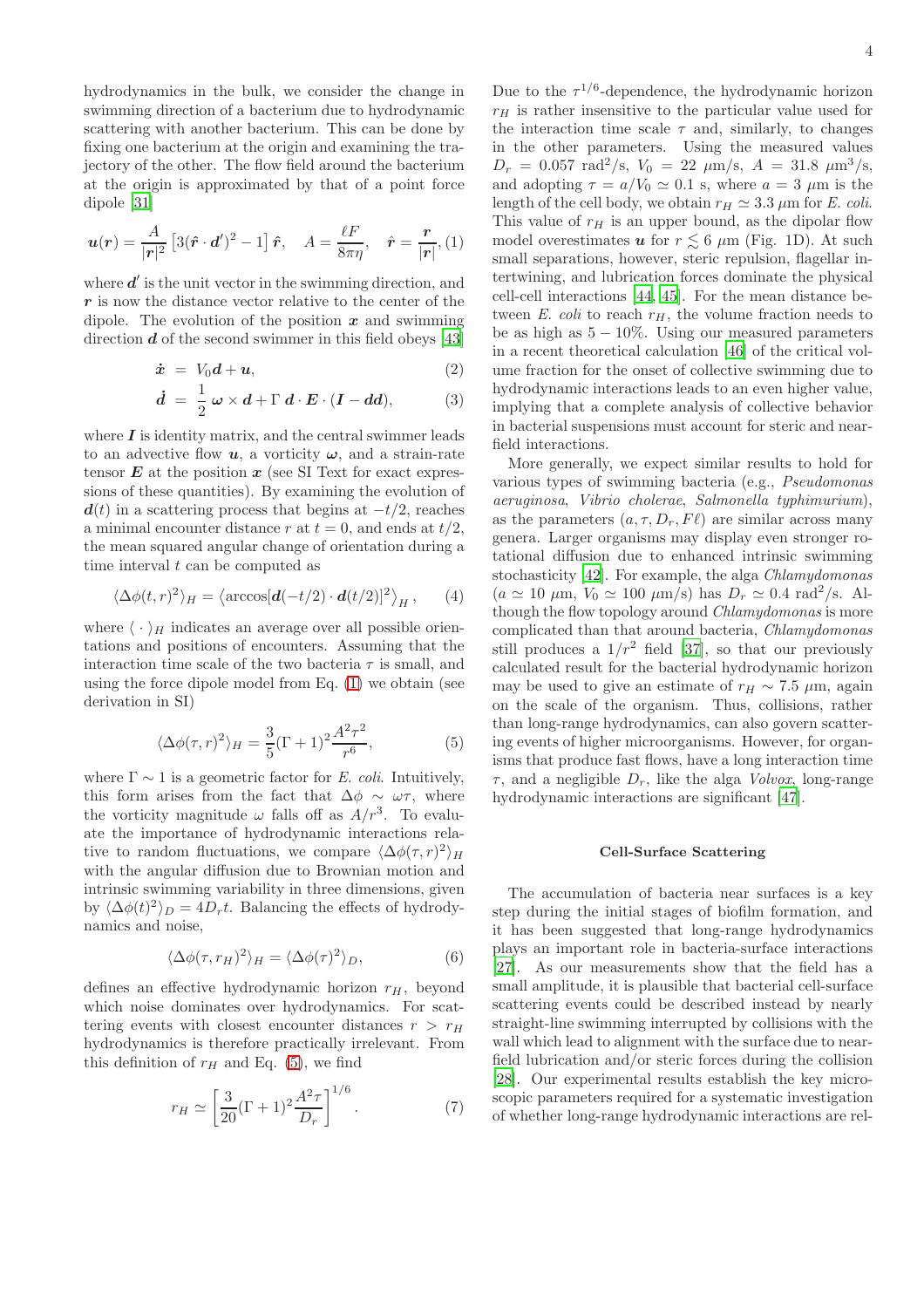evant to bacteria-surface scattering.

As a first step in our analysis, we performed numerical scattering studies by simulating the deterministic equations of motion for an E. coli-like pusher force-dipole swimmer in the presence of an infinite no-slip surface. The equations of motion of the swimmer position  $x$  and unit orientation vector  $d$  are simply those used above (Eqs. [\(2\)](#page-3-2) and [\(3\)](#page-3-2)) except that now  $u, \omega$ , and E are quantities arising from the hydrodynamic image system in the wall (exact expressions for these quantities are given in the SI Text). By restricting ourselves to simulations of the deterministic dynamics at this stage, we overestimate the relevance of hydrodynamic long-range interactions between the swimmer and the wall, as rotational diffusion of the swimming direction further diminishes hydrodynamic effects. However, even without rotational diffusion our simulations show that long-range interactions of swimmers with the wall have little effect on the swimming dynamics (Fig. [2\)](#page-4-0). The trajectories of force-dipole swimmers that swim towards the wall from different initial angles  $\theta_0$  are depicted in Fig. [2A](#page-4-0). The initial distance was chosen such that the swimmer would reach the wall plane  $(y = 0)$  after 1 s if hydrodynamic interactions were absent. Each simulation is stopped when a volume around the swimmer (a bacterial shape of length 3  $\mu$ m and diameter 0.8  $\mu$ m) crosses the wall. Fig-ure [2B](#page-4-0) displays the impact angle  $\theta_{\text{hit}}$  as a function of the initial angle  $\theta_0$ , illustrating that the difference between incidence and collision angles is small unless the swimmer already has a small angle of incidence. These simulations indicate that hydrodynamic long-range interactions are not likely to play an important role in cell-surface scattering for E. coli. As the swimming parameters are similar for many bacterial genera, we again expect this result to apply more generally.

### Trapping by Surfaces

When E. coli swim very close to a surface  $(\sim 1-3 \,\mu\text{m})$ , we observed that individual bacteria spend an average of 64 s (standard error 4 s) next to the wall. Effective trapping by electrostatic attraction is unlikely, since both the E. coli outer cell wall and the chamber walls (bovine serum albumin coated onto PDMS [\[48\]](#page-8-9)) are negatively charged in our liquid medium (we observed similarly long residence times on simple glass surfaces). However, the surprisingly long residence times could be caused by the suppression of rotational diffusion due to geometric constraints on the orientation of the cell body and flagella near a surface. Although we showed in the previous section that hydrodynamics has a very small effect on the swimming direction before collisions with the surface, hydrodynamic attraction by the surface [\[27](#page-7-16)] could contribute to the observed trapping periods when a bacterium is already very close to the surface. Considering  $0_0$ 

 $\overline{\overset{40}{\theta_0}$  (°) 60

Α

 $y$  ( $\mu$ m) 15

 $20$ 

 $10$ 

5

 $10$ 15

<span id="page-4-0"></span> $x \, (\mu m)$ 

5

80

FIG. 2: Simulated dynamics of an E. coli-like force-dipole swimmer near a wall. (A) Deterministic swimming trajectories towards a wall at  $y = 0$ , numerically simulated from Eqs. [\(2\)](#page-3-2) and [\(3\)](#page-3-2), where  $u, \omega$ , and  $E$  are due to the hydrodynamic image system. Simulations used a time step  $\Delta t = 10^{-5}$ s and the experimentally determined parameters  $A = 31.8 \ \mu \text{m}^3/\text{s}, V_0 = 22 \ \mu \text{m/s}$  and  $\Gamma = 0.88$  for the forcedipole swimmer. The initial distance is chosen such that the swimmer would reach the wall after 1 s if hydrodynamic interactions were not present. (B) Incidence angle  $\theta_0$  vs. collision angle  $\theta_{\text{hit}}$  with the wall for the trajectories in panel A, using the same symbols and colors. The dotted line indicates  $\theta_{\text{hit}} = \theta_0$ . Both panels illustrate that hydrodynamic longrange interactions can be regarded as small perturbations for typical wall scattering events of E. coli.

 $\overline{20}$ 

only hydrodynamic attraction counteracted by rotational diffusion, we now derive approximate expressions for the mean escape time  $t_e$  and escape height above the surface  $h_e$ , by mapping the underlying escape process onto a Kramers' problem [\[49](#page-8-10), [50\]](#page-8-11) for the noise-induced escape over a potential barrier. The main arguments and implications are summarized below, while a detailed derivation is given in the SI Text.

We again approximate the  $E.$  coli flow field by the dipole model, because a force-dipole placed close to a wall accurately captures the measured flow field parallel to the surface (see Fig. 1E-H). Thus, Eq. [\(1\)](#page-3-0) is modified to account for the presence of the wall [\[31\]](#page-7-18), as discussed in the SI Text, and near-field hydrodynamic lubrication effects are neglected. A bacterium is able to escape from the surface, if its swimming velocity component perpendicular to the surface,  $V_0 \sin \theta$ , exceeds the attraction from its hydrodynamic image (see SI Text), which yields the defining relation for the escape angle  $\theta_e$ ,

<span id="page-4-1"></span>
$$
\sin \theta_e = \Lambda \left[ 1 - 3(\sin \theta_e)^2 \right], \qquad \Lambda = \frac{3A}{8h^2 V_0}.
$$
 (8)

For E. coli swimming at distances  $h > 1.5 \mu m$  from the wall, the escape angles are small,  $\theta_e(h) < 11^\circ \ll 1$  rad so that linearization of Eq. [\(8\)](#page-4-1) is a good approximation, giving  $\theta_e \simeq \Lambda$ .

After colliding with the wall, a bacterium may have a small positive angle  $\theta < \theta_e$  with the surface. The equation of motion for  $\theta$  can then be rewritten as a Langevin equation [\[49\]](#page-8-10) in terms of the derivative of an effective 'po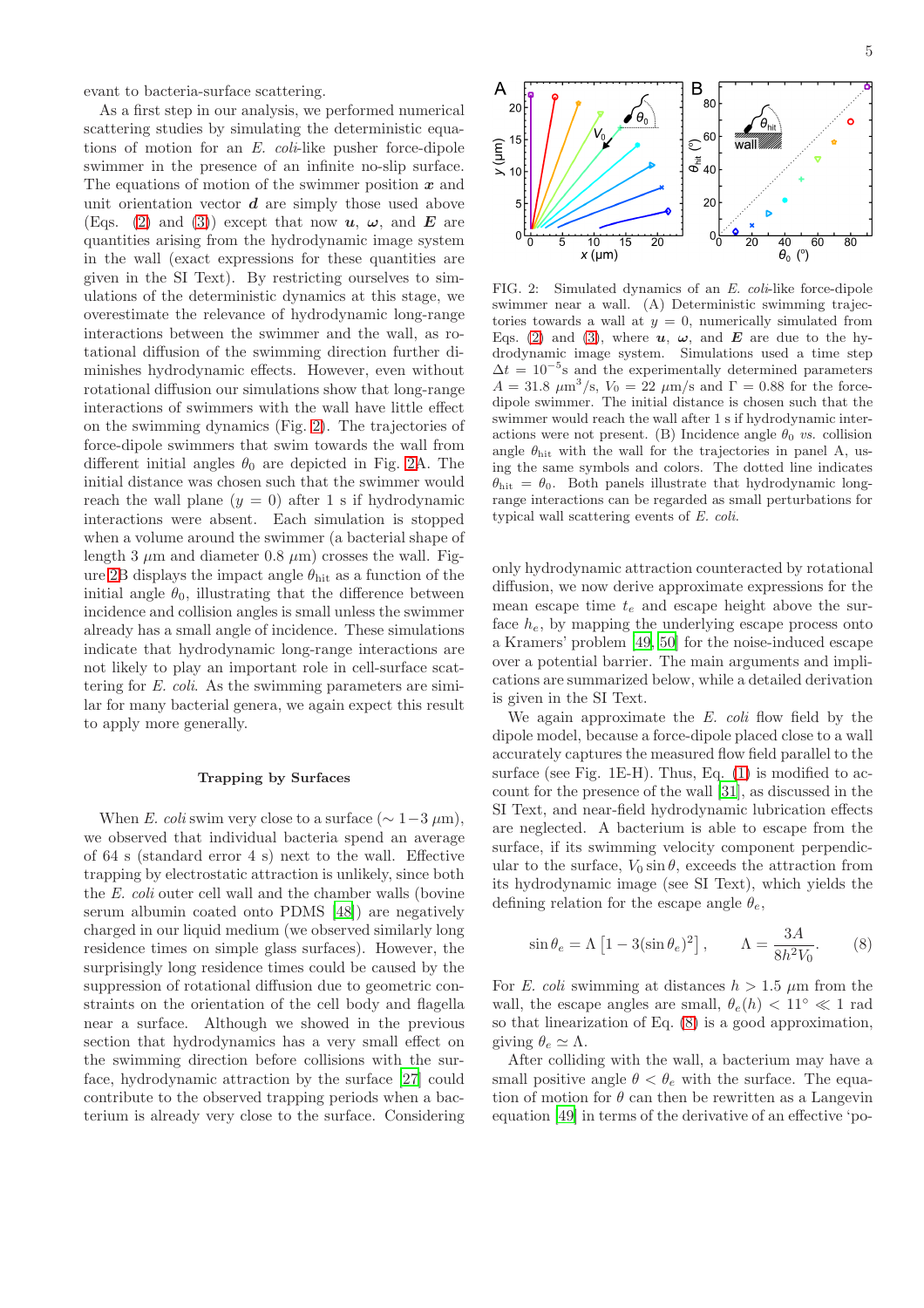tential'  $U(\theta)$ , and a diffusion term with Gaussian white noise  $\xi(t)$ ,

$$
\dot{\theta} = -\frac{\mathrm{d}U}{\mathrm{d}\theta} + (2D_r^*)^{1/2}\xi(t) , \qquad U(\theta) \simeq \frac{\theta^2}{2\kappa}, \qquad (9)
$$

where the approximation  $\theta \ll 1$  reduces  $U(\theta)$  to a harmonic potential, yielding a time scale  $\kappa = 16h^3/(9A)$ that characterizes hydrodynamic realignment.  $D_r^*$  is the rotational diffusion constant close to the surface in the direction perpendicular to the surface, which is expected to be smaller than our measured value  $D_r = 0.057$  rad<sup>2</sup>/s far from boundaries, due to geometric constraints on the bacterial orientation near a surface. The generic form of this Langevin equation means that finding the residence time for a bacterium near a wall is a Kramers problem [\[49](#page-8-10), [50](#page-8-11)] for the escape over a barrier  $\Delta U$ . As the organism can escape if  $\theta > \theta_e$ , we have  $\Delta U = U(\theta_e)$ .

By considering the height at which  $\Delta U = D_r^*$ , i.e., the distance at which hydrodynamic torque is comparable to diffusion, we can obtain an expression for the escape height

<span id="page-5-0"></span>
$$
h_e = \frac{1}{2} \left( \frac{81}{16} \frac{A^3}{D_r^* V_0^2} \right)^{1/7}.
$$
 (10)

Using our measured values for E. coli, we find  $h_e$  =  $1.7 \mu m \times (D_r/D_r^*)^{1/7}$ , illustrating that hydrodynamics is practially negligible if E. coli are more than a cell length away from the wall.

As long as the torque exerted by the hydrodynamic image is small,  $\Delta U \ll D_r^*$ , the typical escape time is set by the rotational diffusion time scale  $\theta_e^2/D_r^*$ . For high barriers  $\Delta U \gg D_r^*$  (in practice,  $\Delta U > 3D_r^*$  often suffices, yielding  $h \lesssim 1.5 \times (D_r/D_r^*)^{1/7} \mu m$ , transition state theory [\[49\]](#page-8-10) implies that the mean escape time is modified by an Arrhenius-Kramers factor, so that approximately

<span id="page-5-1"></span>
$$
t_e(h) \approx \left(\frac{\theta_e^2}{D_r^*}\right) \exp\left(\frac{\Delta U}{D_r^*}\right). \tag{11}
$$

Using the quadratic approximation for  $\Delta U$ , and Eq. [\(10\)](#page-5-0) to express  $D_r^*$  in terms of  $h_e$ , we find that  $t_e \propto$  $\exp(h_e/h)^7$ . This dramatic scaling arises from the fact that the dipole model overestimates the flow field close to the bacterium, but generally hints at the possibility of a strong, hydrodynamically induced increase of  $t<sub>e</sub>$  when the cells get closer to the surface. We may also evaluate Eq. [\(11\)](#page-5-1) at a height  $h = 1.5 \mu m$ , where both the Arrhenius-Kramers factor and the approximation  $\theta_e(h) \ll 1$  are valid, to give

$$
t_e \approx 0.78 \text{ s} \times \left(\frac{D_r}{D_r^*}\right) \exp\left[1.99 \times \left(\frac{D_r}{D_r^*}\right)\right].
$$
 (12)

The latter estimate suggests that hydrodynamic effects can possibly explain the experimentally observed long residence times near a wall, even for values of  $D_r/D_r^*$ 

that are only moderately larger than 1. It is, however, important to note that this expression for  $t_e$  presents an upper bound, because the dipole model overestimates the actual flow field at distances  $< 6 \mu m$  from the bacterium (Fig. 1H), even though the model still correctly captures the flow topology.

The above considerations show that hydrodynamics is negligible if a bacterium is more than a body length away from the wall, but that hydrodynamic effects may contribute to the experimentally observed long residence times of bacteria close to no-slip surfaces. A more detailed understanding of the escape problem remains an important future challenge, requiring new methods for measuring  $D_r^*$  and further theoretical studies of the nearfield interactions between bacteria, their flagella, and surfaces. However, even if a more accurate description of the hydrodynamics should become available in the future, one can still expect the mean escape time to follow an Arrhenius-Kramers law of the form [\(11\)](#page-5-1) with a suitably adapted effective potential  $U$  and additional prefactors that account for the curvature at the barrier [\[49](#page-8-10)].

### **CONCLUSIONS**

We have presented the first direct measurement of the flow field generated by individual freely-swimming bacteria, both in bulk fluid and close to a solid surface. For distances  $\geq 6 \,\mu m$ , the experimentally measured flow field is well-approximated by a force-dipole model; at smaller distances the dipole model overestimates the flow. Generally, the flow field of E. coli differs markedly from those created by higher microorganisms, such as Chlamydomonas [\[37,](#page-7-23) [38](#page-7-24)] and Volvox [\[37\]](#page-7-23). With regard to the future classification of flow fields of microorganisms, a decomposition in terms of vector spherical harmonics can provide a useful systematic framework, similar to the classification of the electronic orbital structures in atoms or molecules.

Theories of collective behavior in bacterial suspensions identify as a fundamental process the pairwise interaction of bacteria, often assumed to be dominated by long-range fluid flows established by the action of swimming [\[25\]](#page-7-14). Our analysis suggests that noise, due to orientational Brownian motion and intrinsic swimming stochasticity, drowns out hydrodynamic effects between two bacteria beyond a surprisingly small length scale of a few microns. This implies that hydrodynamic effects will be relevant only in sufficiently dense bacterial suspensions. However, under such conditions, the flow structure close to the bacterial body and contact interactions (e.g., flagellar bundling, steric repulsion) will be more important than the asymptotic long-range details of individual microswimmer flow fields.

Insights into the biochemical and physical interactions between bacteria and surfaces are crucial for understand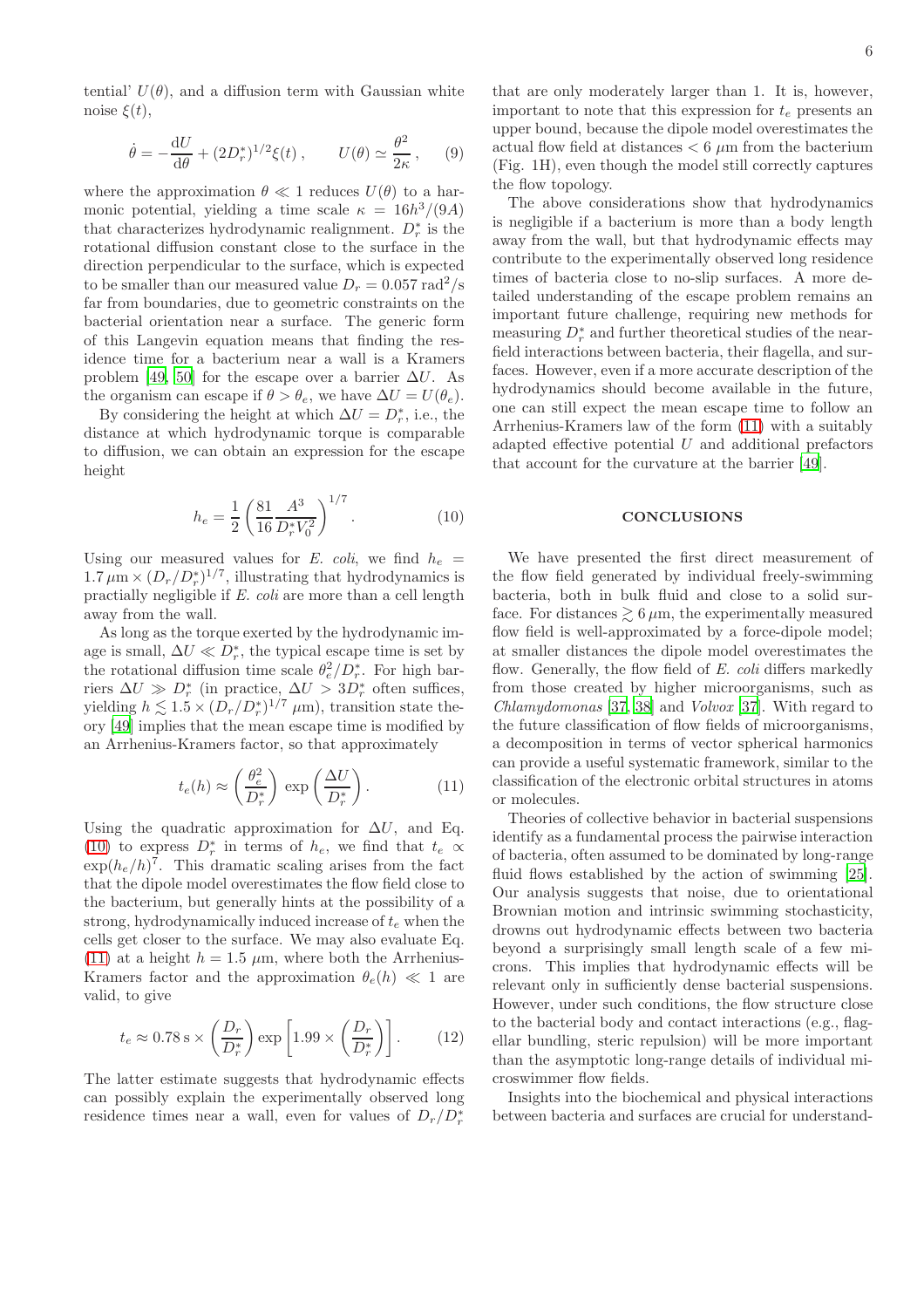ing the dynamics of biofilm formation, the emergence of collective bacterial behavior in boundary layers and, thus, more generally the evolution from unicellular to multicellular, cooperative forms of life. Our results suggest that long-range hydrodynamic effects play a negligible role in the scattering of E. coli with surfaces before collisions. However, hydrodynamic effects can, at least partially, account for the observed trapping of bacteria within a few microns of the surface. The analysis presented herein lends support to the hypothesis [\[51\]](#page-8-12) that turbulent swarming patterns in bacterial films arise primarily due to steric repulsion and other near field interactions, since long-range hydrodynamic interactions become suppressed near surfaces due to cancellation effects from the image swimmer.

Our experimental and theoretical results favor collision-dominated models [\[28](#page-7-21)[–30\]](#page-7-17) for the accumulation of bacteria at surfaces over models based on long-range hydrodynamics [\[27\]](#page-7-16). To obtain a more complete dynamical picture of biofilm formation, future efforts should focus on developing more precise measurement methods and advanced models that include lubrication effects and biochemical bacteria-surface interactions. While our combination of measurements, simulations, and theory shows that long-range physical interactions are negligible for bacterial cell-surface scattering, fluid-mediated coupling could become important for organisms swimming against or in contact with a surface, as the organism is then no longer force-free, resulting in a substantially longer range of hydrodynamic interactions [\[47,](#page-8-8) [52\]](#page-8-13).

However, the main implication of the present study is that short-range forces are likely to dominate the interactions between swimming bacteria, so that collective motion in bacterial suspensions, thin films [\[4,](#page-7-3) [53](#page-8-14)] and thin wetting layers [\[54\]](#page-8-15) relates closely to that seen in driven granular systems [\[55](#page-8-16)], assemblages of biofilaments [\[56\]](#page-8-17), and animal flocks [\[57,](#page-8-18) [58\]](#page-8-19). This suggests that many of the principles that determine flocking and self-organization in higher animals should also govern the collective motion of the smallest organisms.

# MATERIALS AND METHODS

A detailed description of the mathematical models is provided in the SI Text. The experiments are summarized below.

### Culture Conditions

We used Escherichia coli strain HCB437 carrying the plasmid pEGFP (Clontech, BD Biosciences), kindly supplied by Douglas B. Weibel (University of Wisconsin-Madison) and Howard C. Berg (Harvard University). Cells were streaked on 1.5% agar plates containing T-

broth (1% tryptone, 0.5% NaCl) and 100  $\mu$ g/mL ampicillin. A single-colony isolate from an overnight plate was used to innoculate 10 mL of T-broth containing ampicillin and 0.1 mM isopropyl  $\beta$ -D-1-thiogalactopyranoside (IPTG, Sigma), which was then grown for 7 h on a rotary shaker (200 rpm) at 33  $°C$ . This culture was diluted 1:1 with fresh T-broth containing ampicillin and IPTG as above,  $0.2\%$  bovine serum albumin, and  $0.2 \mu$ m fluorescent microspheres (505/515, F8811, Invitrogen) at concentration  $9 \times 10^9$  beads/mL. This bacterial suspension (∼ 1.6 × 10<sup>7</sup> cells/mL) was loaded into a polydimethylsiloxane (PDMS) microfluidic device consisting of cylindrical measurement chambers (height  $100 \mu m$ , radius  $750$  $\mu$ m) connected by thin channels. After filling the device, it was sealed to reduce background fluid motion.

### Measurement of the Flow Field

Using a Zeiss Axiovert inverted microscope with a 40× oil objective (NA 1.3), we simultaneously imaged bacteria and microspheres under fluorescence conditions at 40 fps (Pike, Allied Vision Technologies) and at a temperature of  $24 \pm 1$  °C. To measure the flow field far from walls, we focused on a plane 50  $\mu$ m inside the chamber to minimize surface effects. To measure the flow field close to a no-slip surface, we focused on a plane  $2 \mu m$  below the top surface of the sample chamber. Each movie was analyzed with custom Matlab software that precisely tracked bacteria by fitting an ellipsoidal two-dimensional Gaussian shape. For each cell swimming along the focal plane for  $> 1.5$  s, we collected the instantaneous velocity of all fluorescent tracers up to a distance of  $75 \mu m$ , using standard particle tracking algorithms. The resulting  $\sim 5 \times 10^9$  tracer velocity vectors were binned into a  $0.63 \mu$ m square grid (shown in Fig. 1A, E). The mean of the well-resolved Gaussian distribution in each bin was taken as a local measure of the flow field. To measure the mean residence time of bacteria near a surface, we used the movies that were recorded for measuring the flow field near the wall.

### Measurement of the Rotational Diffusion

From the tracks of E. coli that swam in the focal plane for  $> 1.5$  s, at a distance of 50  $\mu$ m from the top and bottom surfaces, we determined an average swimming direction at time  $t$  by using the direction between the bacterial positions at  $t - 0.05$  s and  $t + 0.05$  s. Computing the change in average swimming direction  $\Delta \phi$ revealed diffusive scaling, so that we obtained  $D_r$  from the equation for two-dimensional orientational diffusion,  $\langle |\Delta \phi|^2 \rangle = 2D_r \Delta t$ , over a time interval  $\Delta t$ . We measured  $D_r$  for *Chlamydomonas* with the same procedure, using cell-tracking data described earlier [\[37\]](#page-7-23).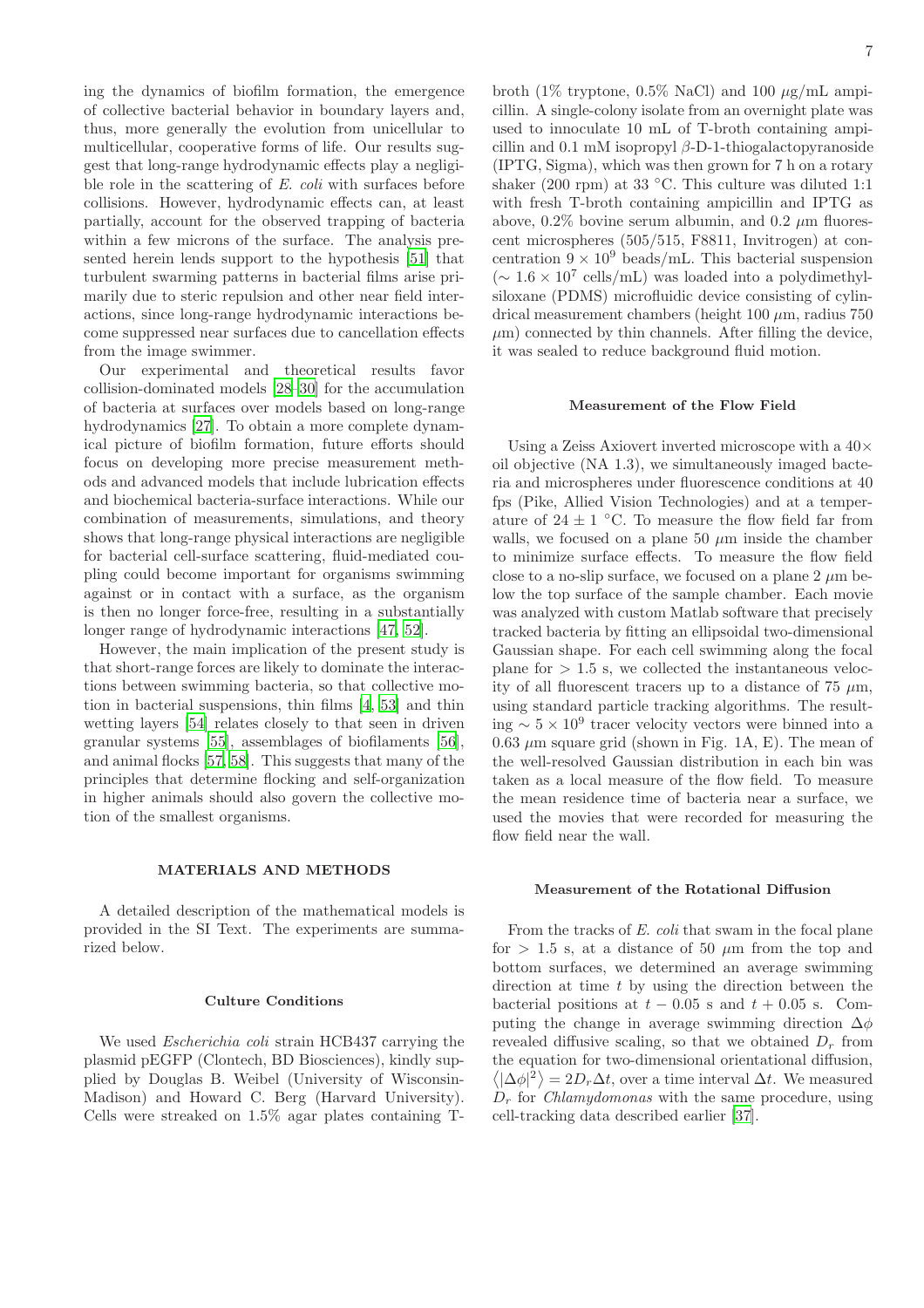# ACKNOWLEDGMENTS

We are indebted to H.C. Berg and D.B. Weibel for providing bacterial strains and advice, and thank I.S. Aranson, P. Hänggi, S. Hilbert, T.J. Pedley, P. Talkner, and I. Tuval for discussions, and the reviewers for their comments. This work was supported in part by the Engineering and Physical Sciences Research Council, the Biotechnology and Biological Sciences Research Council, and the European Research Council.

- <span id="page-7-0"></span>[1] Pratt LA, Kolter R (1998) Genetic analysis of Escherichia coli biofilm formation: roles of flagella, motility, chemotaxis and type I pili. Mol Microbiol 30:285-293.
- <span id="page-7-1"></span>[2] Copeland MF, Weibel DB (2009) Bacterial swarming: a model system for studying dynamic self-assembly. Soft Matter 5:1174-1187.
- <span id="page-7-2"></span>[3] Dombrowski C, et al. (2004) Self-concentration and large-scale coherence in bacterial dynamics. Phys Rev Lett 93:098103.
- <span id="page-7-3"></span>[4] Wu XL, Libchaber A (2000) Particle diffusion in a quasitwo-dimensional bacterial bath. Phys Rev Lett 84:3017- 3020.
- <span id="page-7-4"></span>[5] Berg HC (2004) E. coli in Motion (Springer, New York).
- <span id="page-7-5"></span>[6] Stocker R, et al. (2008) Rapid chemotactic response enables marine bacteria to exploit ephemeral microscale nutrient patches. Proc Natl Acad Sci USA 105:4209-4214.
- <span id="page-7-6"></span>[7] Donlan RM, Costerton JW (2002) Biofilms: survival mechanisms of clinically relevant microorganisms. Clin Microbiol Rev 15:167-193.
- <span id="page-7-7"></span>[8] Hall-Stoodley L, Costerton JW, Stoodley P (2004) Bacterial biofilms: from the natural environment to infectious diseases. Nat Rev Microbiol 2:95-108.
- <span id="page-7-8"></span>[9] Waters CM, Bassler BL (2005) Quorum sensing: Cell-tocell communication in bacteria. Annu Rev Cell Dev Biol 21:319-346.
- <span id="page-7-9"></span>[10] Alexander GP, Pooley CM, Yeomans JM (2008) Scattering of low-Reynolds number swimmers. Phys Rev E 78:045302R.
- [11] Guell DC, Brenner H, Frankel RB, Hartman H (1988) Hydrodynamic forces and band formation in swimming magnetotactic bacteria. J Theor Biol 135:525-542.
- [12] Nasseri S, Phan-Thien N (1997) Hydrodynamic interaction between two nearby swimming micromachines. Comput Mech 20:551-559.
- [13] Ishikawa T, Sekiya G, Imai Y, Yamaguchi T (2007) Hydrodynamic interactions between two swimming bacteria. Biophys J 93:2217-2225.
- [14] Najafi A, Golestanian R (2010) Coherent hydrodynamic coupling for stochastic swimmers. Eur Phys Lett 90:68003.
- [15] Matas Navarro R, Pagonabarraga I (2010) Hydrodynamic interaction between two trapped swimming model micro-organisms. Eur Phys J E 33:27-39.
- <span id="page-7-10"></span>[16] Gyrya V, Aranson IS, Berlyand LV, Karpeev D (2010) A model of hydrodynamic interaction between swimming bacteria. Bull Math Biol 72:148-183.
- <span id="page-7-11"></span>[17] Simha RA, Ramaswamy S (2002) Hydrodynamic fluctuations and instabilities in ordered suspensions of self-

propelled particles. Phys Rev Lett 89:058101.

- [18] Saintillan D, Shelley MJ (2008) Instabilities, pattern formation, and mixing in active suspensions. Phys Fluids 20:123304.
- [19] Baskaran A, Marchetti MC (2009) Statistical mechanics and hydrodynamics of bacterial suspensions. Proc Natl Acad Sci USA 106:15567-15572.
- [20] Hernandez-Ortiz JP, Stoltz CG, Graham MD (2005) Transport and collective dynamics in suspensions of confined swimming particles. Phys Rev Lett 95:204501.
- [21] Haines BM, et al. (2009) Three-dimensional model for the effective viscosity of bacterial suspensions. Phys Rev E 80:041922.
- [22] Ishikawa T, Locsei JT, Pedley TJ (2008) Development of coherent structures in concentrated suspensions of swimming model micro-organisms. J Fluid Mech 615:401-431.
- <span id="page-7-12"></span>[23] Putz VB, Dunkel J, Yeomans JM (2010) CUDA simulations of active dumbbell suspensions. Chem Phys 375:557-567.
- <span id="page-7-13"></span>[24] Batchelor GK (1970) Stress system in a suspension of force-free particles. J Fluid Mech 41:545-570.
- <span id="page-7-14"></span>[25] Lauga E, Powers TR (2009) The hydrodynamics of swimming microorganisms. Rep Prog Phys 72:096601.
- <span id="page-7-15"></span>[26] Liao Q, Subramanian G, DeLisa MP, Koch DL, Wu M (2007) Pair velocity correlations among swimming Escherichia coli bacteria are determined by forcequadrupole hydrodynamic interactions. Phys Fluids 19:061701.
- <span id="page-7-16"></span>[27] Berke AP, Turner L, Berg HC, Lauga E (2008) Hydrodynamic attraction of swimming microorganisms by surfaces. Phys Rev Lett 101:038102.
- <span id="page-7-21"></span>[28] Li G, Tang JX (2009) Accumulation of microswimmers near a surface mediated by collision and rotational Brownian motion. Phys Rev Lett 103:078101.
- [29] Elgeti J, Gompper G (2009) Self-propelled rods near surfaces. Europhys Lett 85:38002.
- <span id="page-7-17"></span>[30] Hernandez-Ortiz JP, Underhill PT, Graham MD (2009) Dynamics of confined suspensions of swimming particles. J Phys Condens Matter 21:204107.
- <span id="page-7-18"></span>[31] Blake JR, Chwang AT (1974) Fundamental singularities of viscous flow. Part I: The image systems in the vicinity of a stationary no-slip boundary. J Eng Math 8:23-29.
- <span id="page-7-19"></span>[32] Shum H, Gaffney EA, Smith DJ (2010) Modelling bacterial behaviour close to a no-slip plane boundary: the influence of bacterial geometry. Proc R Soc A 466:1725- 1748.
- [33] Goto T, Nakata K, Baba K, Nishimura M, Magariyamay Y (2005) A fluid-dynamic interpretation of the asymmetric motion of singly flagellated bacteria swimming close to a boundary. Biophys J 89:37713779.
- [34] Smith DJ, Gaffney EA, Blake JR, Kirkman-Brown JC (2009) Human sperm accumulation near surfaces: a simulation study. J Fluid Mech 621:289-320.
- <span id="page-7-20"></span>[35] Crowdy DG, Or Y (2010) Two-dimensional point singularity model of a low-Reynolds-number swimmer near a wall. Phys Rev E 81:036313.
- <span id="page-7-22"></span>[36] Frymier PD, Ford RM, Berg HC, Cummings PT (1995) Three-dimensional tracking of motile bacteria near a solid planar surface. Proc Natl Acad Sci USA 92:6195- 6199.
- <span id="page-7-23"></span>[37] Drescher K, et al. (2010) Direct measurement of the flow field around swimming microorganisms. Phys Rev Lett 105:168101.
- <span id="page-7-24"></span>[38] Guasto JS, Johnson KA, Gollub JP (2010) Oscillatory